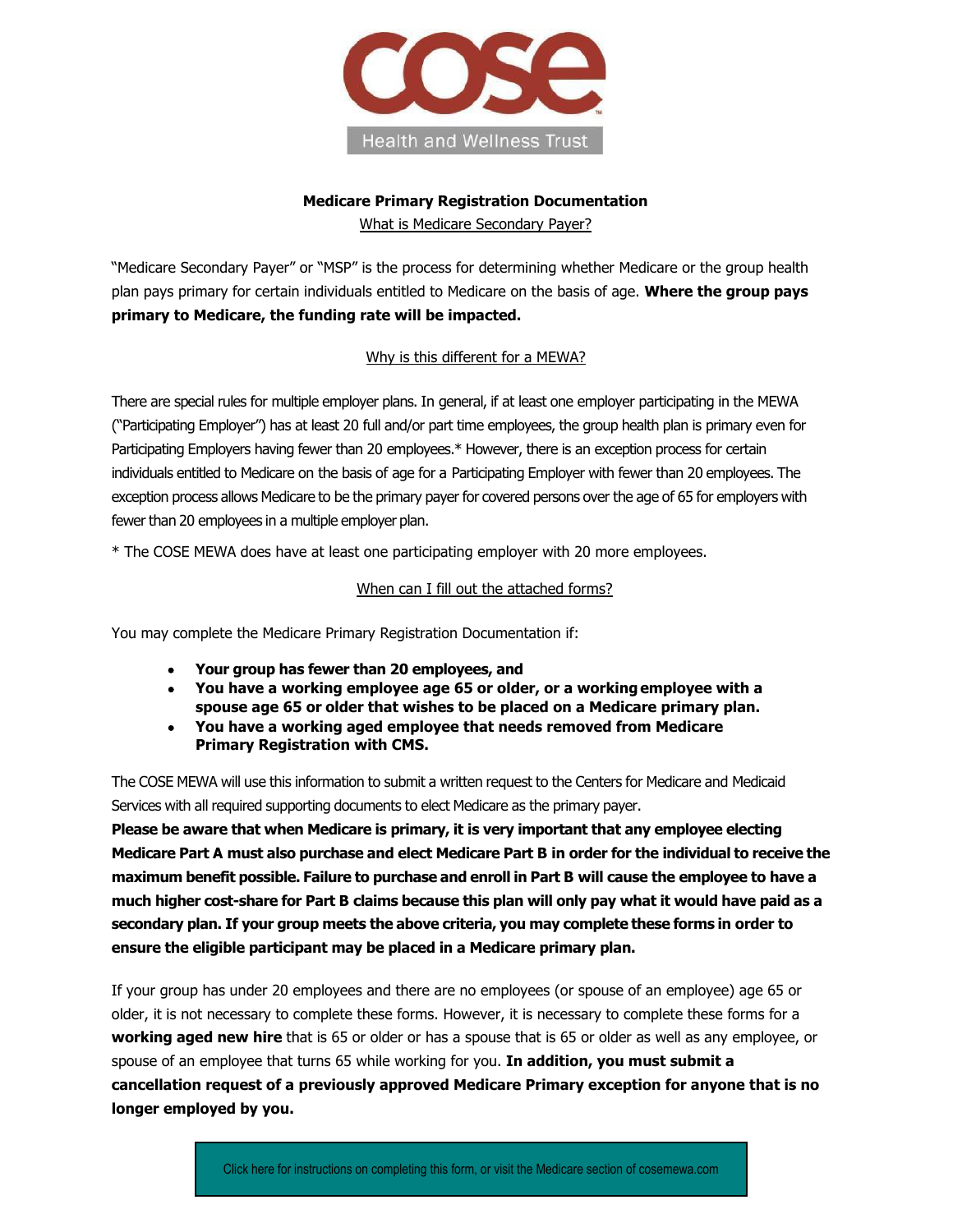

### **Instructions for Small Employer Exception (SEE)**

A request for exception of the MSP rules for Working Aged Individuals and Spouses Aged 65 and over may be completed by groups that have had less than 20 employees on each working day in 20 ormore calendar weeks in the current or preceding calendar year.

#### **Submittal Certification** instructions:

- 1. Required for any new SEE request and should be completed by the employer.
- 2. Should be signed by both the employer and the submitter and the signature cannot be dated more than one calendar year prior to the date of the exception request.
- 3. This document is not required when requesting an update or delete of an existing, previously approved SEE.

#### **Small Employer Exception (SEE) Request instructions:**

- 1. This document may be used to request a SEE, or to request a change or update to apreviously approved SEE.
- 2. For new requests, a certification must be submitted along with the SEE Document.
- 3. A change request should only be submitted when the original conditions of the previously approved SEE no longer apply or because a previously approved SEE was submitted inerror and must be withdrawn.

#### Where to send forms:

Completed forms should be sent to your broker representative for forwarding to Medical Mutual. You may also send completed forms to: [COSEBenefits@medmutual.com](mailto:COSEBenefits@medmutual.com)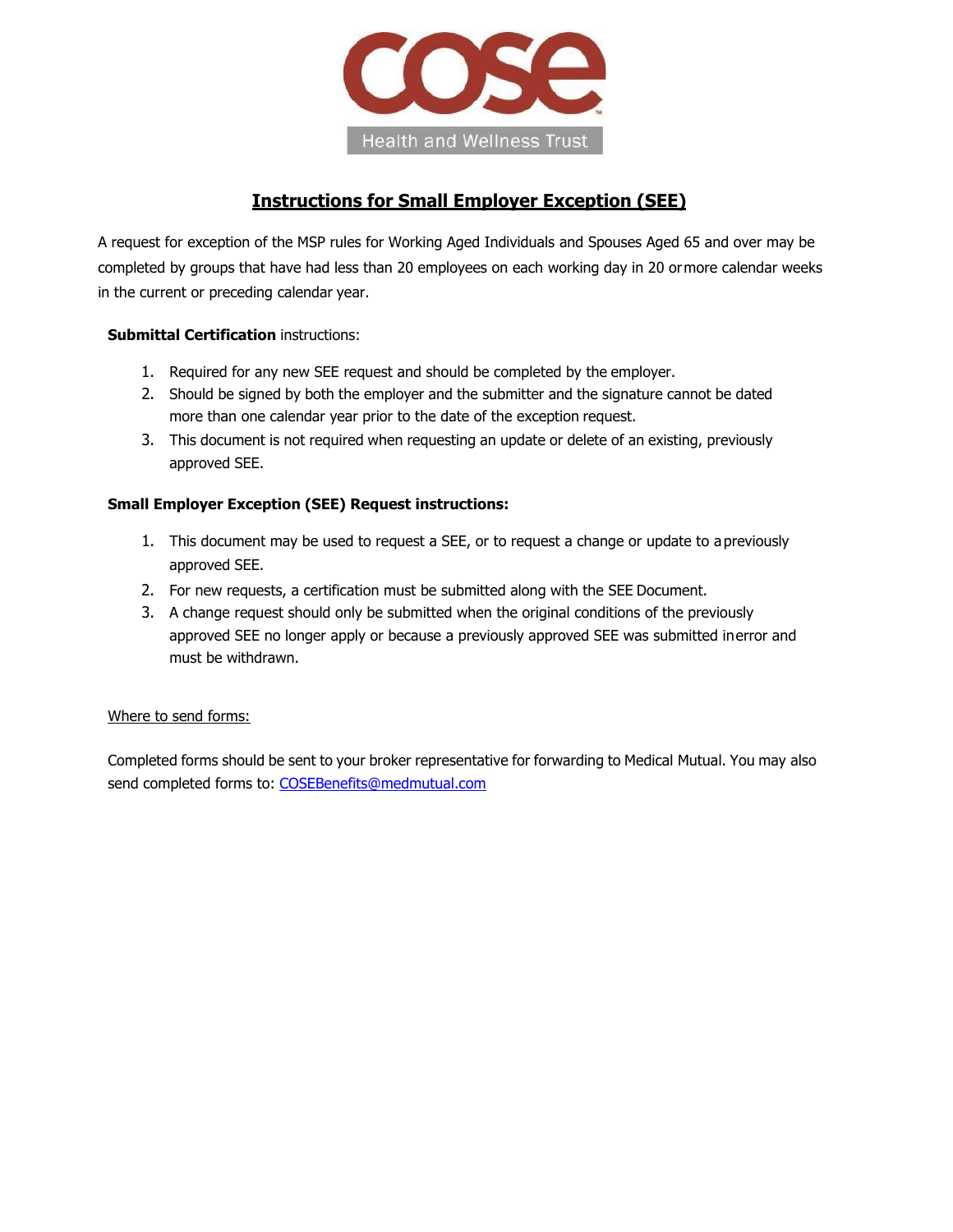

### **Small Employer Exception Submittal Certification**

| We certify that we have not had 20 or more employees on each working day in 20 or more calendar<br>weeks in the current or preceding calendar year. |       |
|-----------------------------------------------------------------------------------------------------------------------------------------------------|-------|
| We employ________________employees Employer Identification Number (EIN) ___________________ or                                                      |       |
| Employer Tax Identification Number (TIN) _____________________                                                                                      |       |
|                                                                                                                                                     |       |
| Employer Representative Name                                                                                                                        |       |
|                                                                                                                                                     |       |
| Signature of Employer Representative                                                                                                                | Date: |
| Amy Wright <b>Amy Wright Amy Wright</b>                                                                                                             |       |
| Authorized Representative - per attached Letter of Authorization                                                                                    | Date: |
|                                                                                                                                                     |       |
| Signature of Submitter's Representative                                                                                                             | Date  |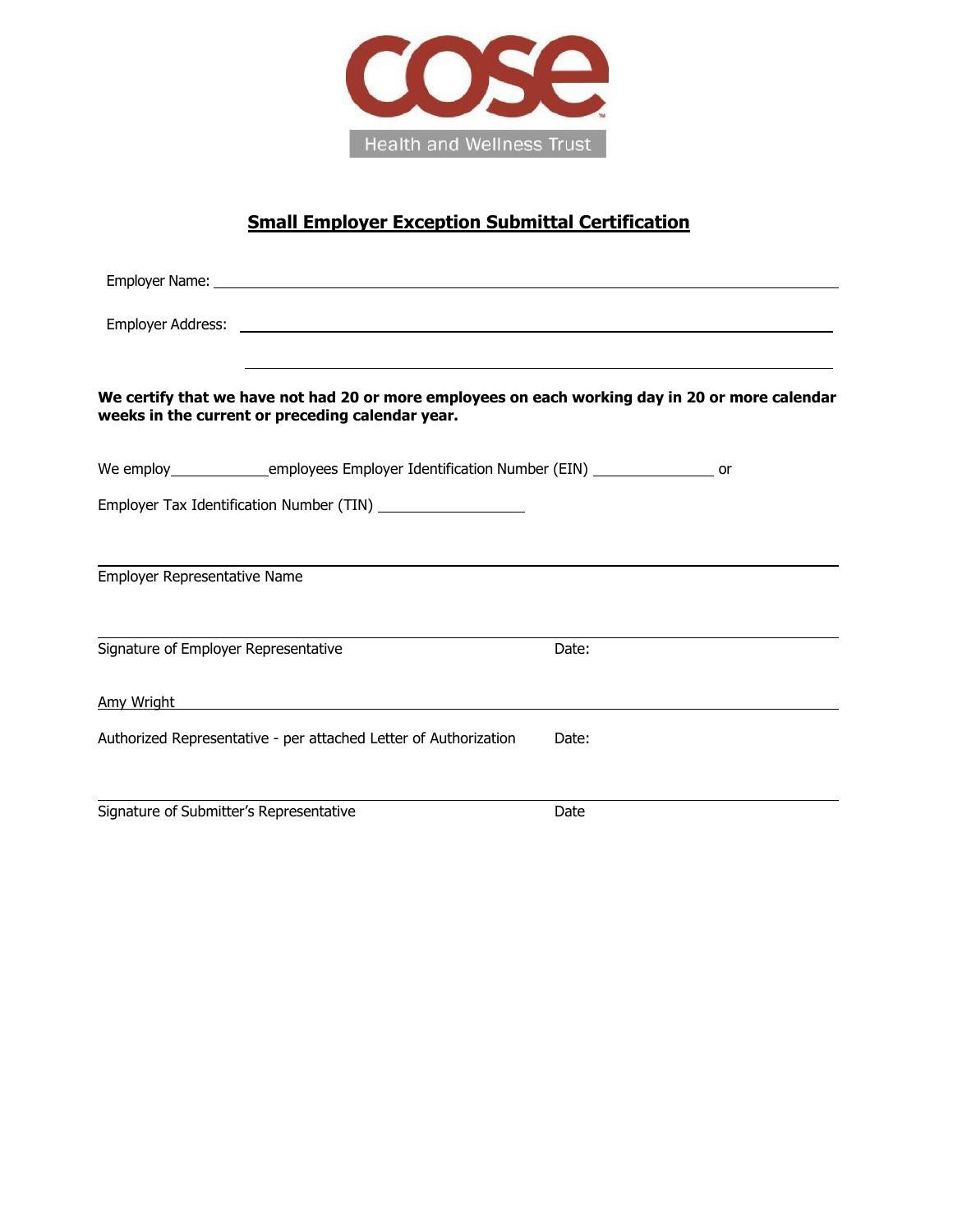

### **Small Employer Exception (SEE) Request:**

## **Request for Exception for Working Aged Individuals and Spouses Aged 65 and Over**

Date:

Submitter Company Name: Medical Mutual of Ohio on behalf of COSE Health and Wellness Trust and its participating employer groups

Tax Identification Number/Employer Identification Number (TIN/EIN):

Employer Name:

The above referenced employer participates in a multiple employer plan as defined by 42 CFR 411.101.

Employees who have coverage under the group employee health benefit plan are eligible for coverage either by virtue of their current employment status with the above-referenced employer or as a spouse of a current covered employee.

The above listed employer hereby requests the exception of the Medicare Secondary Payer status for the following working aged employee(s) and/or spouse(s) aged 65 or over who is/are employed by the employer listed above.